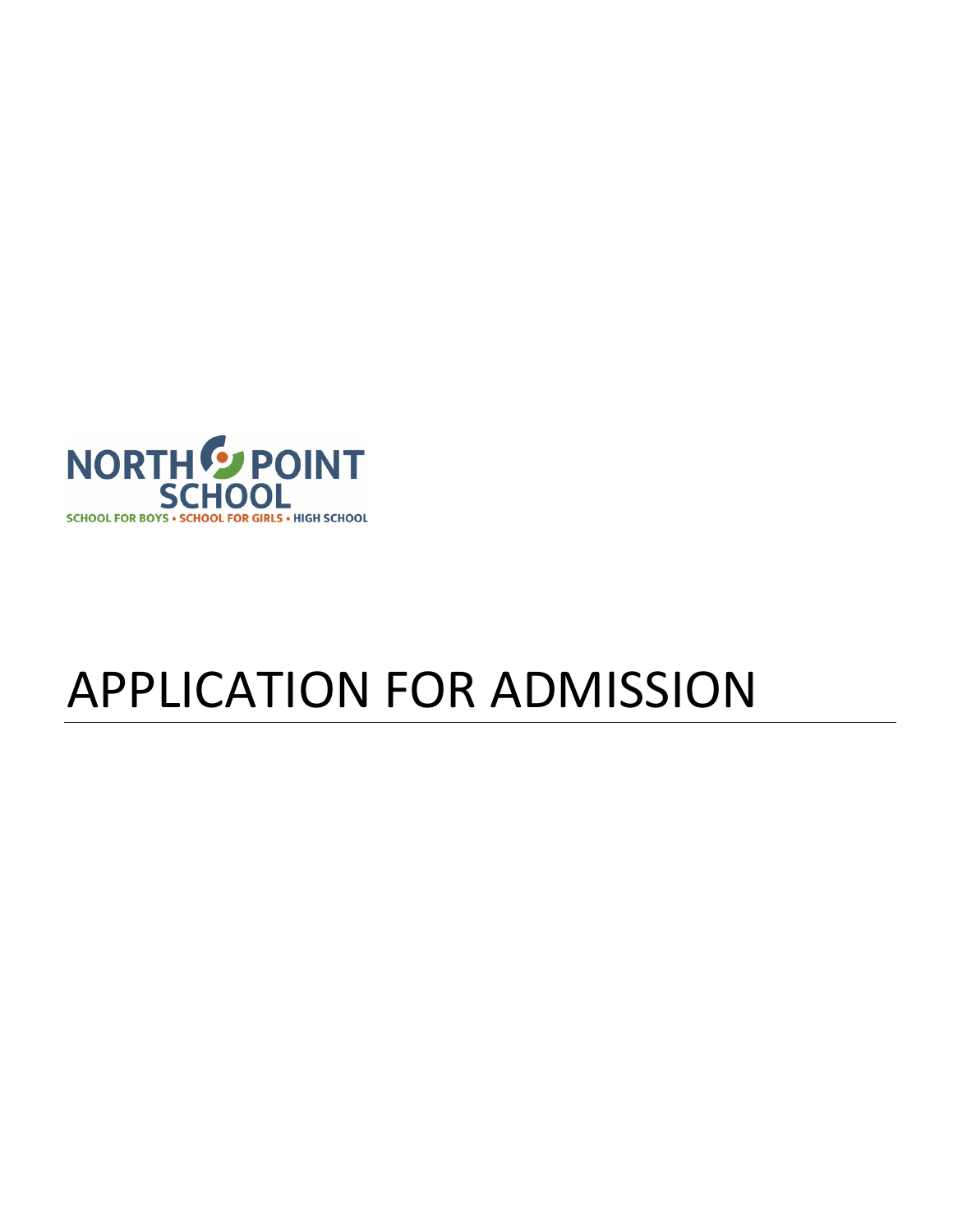

Dear Prospective Student and Family,

We are very pleased that you have decided to apply for admission to North Point School. North Point was founded in 2014 to change the way we educate boys through inspiration, innovation, exploration, and passion. We are excited to expand our programming to include a Girls School and co-ed High School starting in September 2022.

Please complete the information requested in this Application for Admission and forward all completed paperwork to our North Point School administration office via mail, in-person drop-off or by email to info@northpoint.school. We are unable to process incomplete applications.

As soon as your application is processed, we will contact you to arrange the next steps in the admissions process.

Please do not hesitate to contact us at info@northpoint.school or by phone at 403-744-5214 if you have any questions.

Yours truly,

Brent Devost Head of School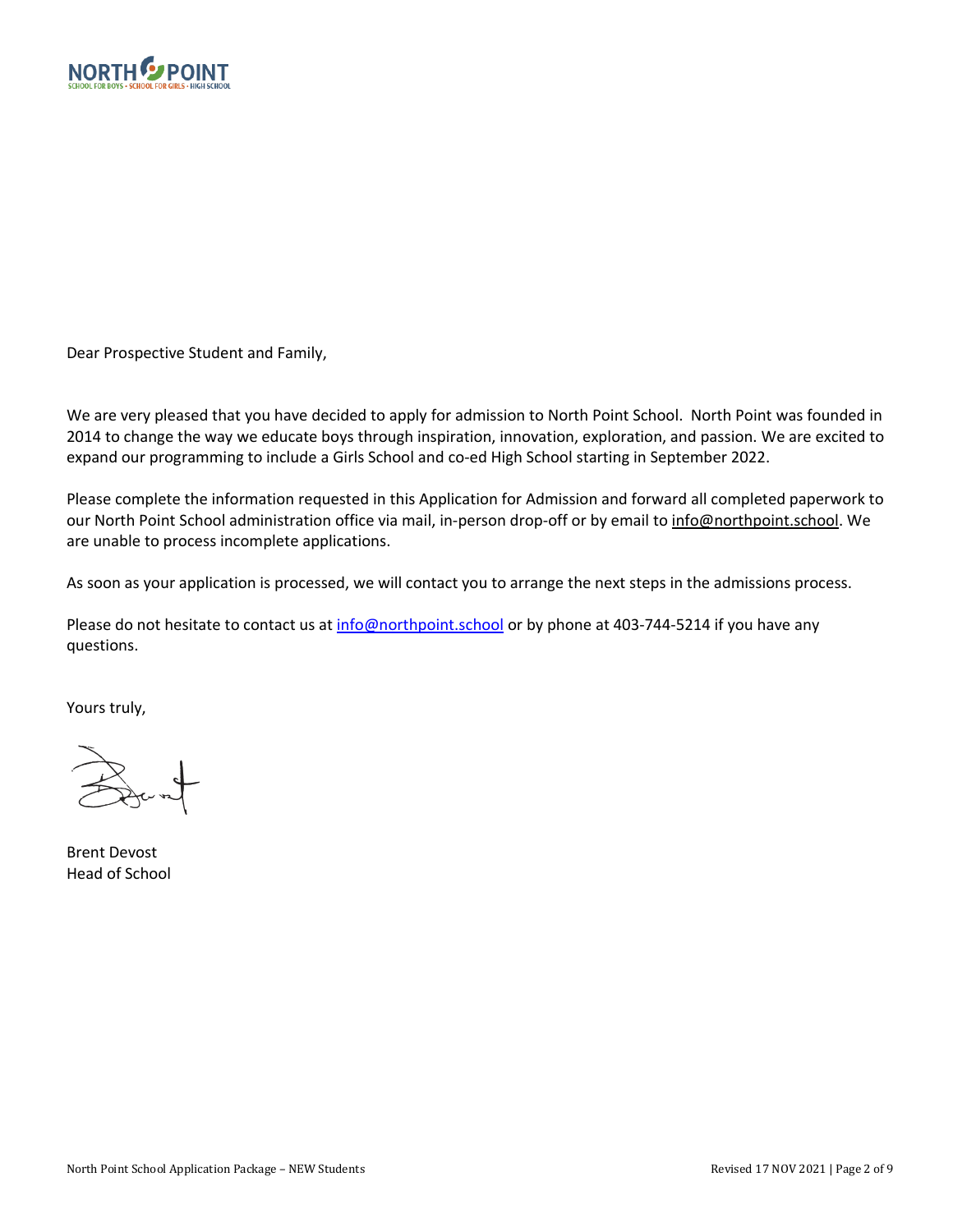

# CHECKLIST - Application for Admission

### **Step 1: INQUIRY**

Parents attend an Open House, a Personal School Tour or speak with a representative at North Point about whether or not North Point might be a good fit for their child. When families visit the school, an interview with the student may be conducted during the personal school tour.

### **Step 2: APPLICATION**

Application for Admission packages submitted MUST include the following completed documents and attachments to ensure a successful student enrolment at North Point. This checklist is for your reference only and does not need to be submitted as part of the submitted package.

| <b>FORMS TO COMPLETE</b>         | <b>ATTACHMENTS</b>                                                                                  |
|----------------------------------|-----------------------------------------------------------------------------------------------------|
| $\Box$ Application for Admission | $\Box$ Copy of Report Cards from the two previous<br>school years (for students in Grades 2 and up) |
|                                  | $\Box$ Copy of Birth Certificate                                                                    |
|                                  | Any Assessments if applicable<br>⊔                                                                  |
|                                  |                                                                                                     |

 $\Box$  Student Personal Statement *(For students entering Grades 4-12; must be completed by student in his/her own handwriting)*

### $\Box$  Parent Questionnaire

### $\Box$  Educational History

If we receive the completed Application for Admission package before we have met with a family, we will arrange a personal interview. Prospective students may also be required to attend a Shadow Day before an admission decision is made.

Please ensure this package is printed **SINGLE-SIDED**. Once all required forms and attachments are ready, you may submit the completed package in **person,** by **e-mail** (info@northpoint.school) or by **mail**. Upon receipt of all required documentation, applicants will be notified by phone to confirm official status.

**North Point School**  2445 – 23rd Avenue SW Calgary, AB T2T 0W3 Attn. ADMISSIONS

### **Step 3: ACCEPTANCE**

Parents are notified by phone upon acceptance. Upon acceptance, families are required to complete and submit the Student Registration Package and program tuition fees.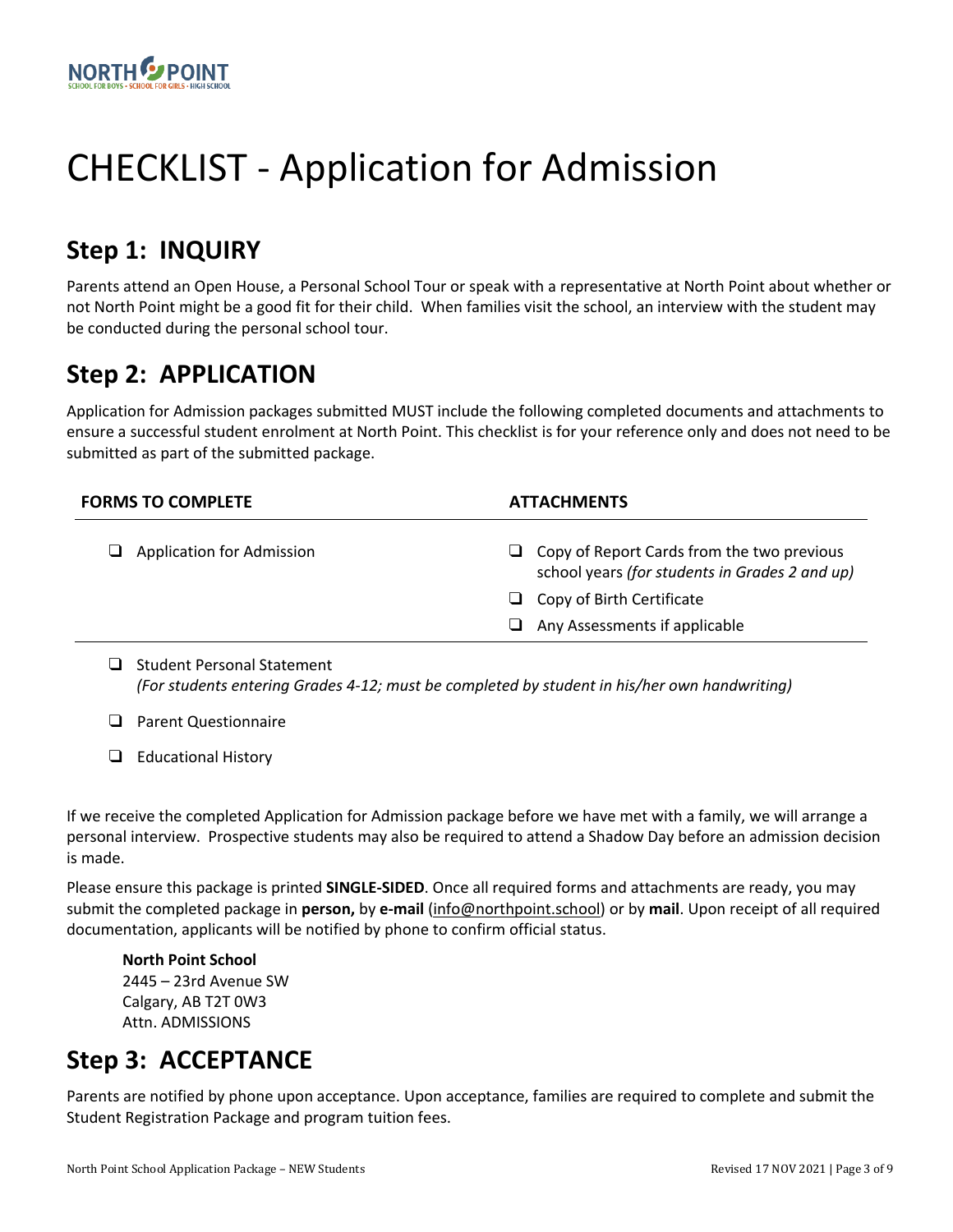

### Student Application Form

 $APPLICATION\ DATE:$  **FOR** FOR SCHOOL YEAR

# **Student Application/Demographic Form**

| <b>STUDENT INFORMATION</b>                                                                                                  |                                               |  |  | ALBERTA STUDENT NUMBER (IF KNOWN) |                      |                      | Applying for Grade: |
|-----------------------------------------------------------------------------------------------------------------------------|-----------------------------------------------|--|--|-----------------------------------|----------------------|----------------------|---------------------|
|                                                                                                                             |                                               |  |  |                                   |                      |                      |                     |
| LEGAL LAST NAME                                                                                                             | LEGAL FIRST NAME                              |  |  |                                   | LEGAL MIDDLE NAME(S) |                      |                     |
| PREFERRED LAST NAME                                                                                                         | PREFERRED FIRST NAME                          |  |  | DATE OF BIRTH (MM/DD/YYYY)        |                      |                      |                     |
| HOME PHONE                                                                                                                  | GENDER<br><b>CURRENT GRADE</b><br>AGE         |  |  | ALBERTA HEALTH CARE #             |                      |                      |                     |
| MAILING ADDRESS (Street / City)                                                                                             |                                               |  |  |                                   | POSTAL CODE          |                      |                     |
| PHYSICAL ADDRESS - if different from MAILING: (Street Address or Trailer/Lot or Subdivision/Lot or House #, County Address) |                                               |  |  |                                   | Do you live          | [ ] Other            | [ ] City of Calgary |
| PREVIOUS SCHOOL                                                                                                             | PREVIOUS SCHOOL - City and Province / Country |  |  |                                   |                      | LAST GRADE COMPLETED |                     |
| RESIDENT ROARD - Indicate the board of which the student is a resident student (based on where parents reside)              |                                               |  |  |                                   |                      |                      |                     |

| RESIDENT BOARD - Indicate the board of which the student is a resident student (based on where parents reside)<br>[ ] Calgary Board of Education [ ] CCSD (Separate/Catholic) [ ] Other (Rockyview, Foothills, etc.) [ ] Contentilly, etc. ] |       |
|----------------------------------------------------------------------------------------------------------------------------------------------------------------------------------------------------------------------------------------------|-------|
| Has the student attended school in the City of <b>Calgary</b> before? $\begin{bmatrix} \end{bmatrix}$ Yes $\begin{bmatrix} \end{bmatrix}$ No                                                                                                 | Year: |
| Has the student attended school in <b>Alberta</b> before? [ ] Yes [ ] No                                                                                                                                                                     | Year: |
| Independent Student Status: [ ] I Declare I am 16 or older and living on my own.                                                                                                                                                             |       |
| Receive school communication (newsletters, attendance etc.): [ ] Yes<br>Callouts to Phone Number: [ ] Yes                                                                                                                                    |       |
|                                                                                                                                                                                                                                              |       |

### **PARENT / GUARDIAN INFORMATION**

| Student lives with: [ ] Mother [ ] F ather [ ] Guardian(s) [ ] Self                                                                                                                                                            | Other: _________________<br>$\Box$                                                                                                                                                                                             |
|--------------------------------------------------------------------------------------------------------------------------------------------------------------------------------------------------------------------------------|--------------------------------------------------------------------------------------------------------------------------------------------------------------------------------------------------------------------------------|
| PARENT/GUARDIAN #1                                                                                                                                                                                                             | PARENT/GUARDIAN #2                                                                                                                                                                                                             |
|                                                                                                                                                                                                                                | (i.e. father/stepfather/grandfather, etc.)                                                                                                                                                                                     |
| LAST NAME: THE RESERVE THAT IS A RESERVE TO A RESERVE THAT IS A RESERVE TO A RESERVE THAT IS A RESERVE TO A RESERVE THAT IS A RESERVE TO A RESERVE THAT IS A RESERVE TO A RESERVE THAT IS A RESERVE TO A RESERVE THAT IS A RES |                                                                                                                                                                                                                                |
| ADDRESS: (if different from student): And the state of the state of the state of the state of the state of the state of the state of the state of the state of the state of the state of the state of the state of the state o |                                                                                                                                                                                                                                |
|                                                                                                                                                                                                                                | Postal Code Cell Ph: Cell Ph:                                                                                                                                                                                                  |
| Home Ph: ext                                                                                                                                                                                                                   | Home Ph: ext                                                                                                                                                                                                                   |
|                                                                                                                                                                                                                                | Email: Email: Email: Email: Email: Email: Email: Email: Email: Email: Email: Email: Email: Email: Email: Email: Email: Email: Email: Email: Email: Email: Email: Email: Email: Email: Email: Email: Email: Email: Email: Email |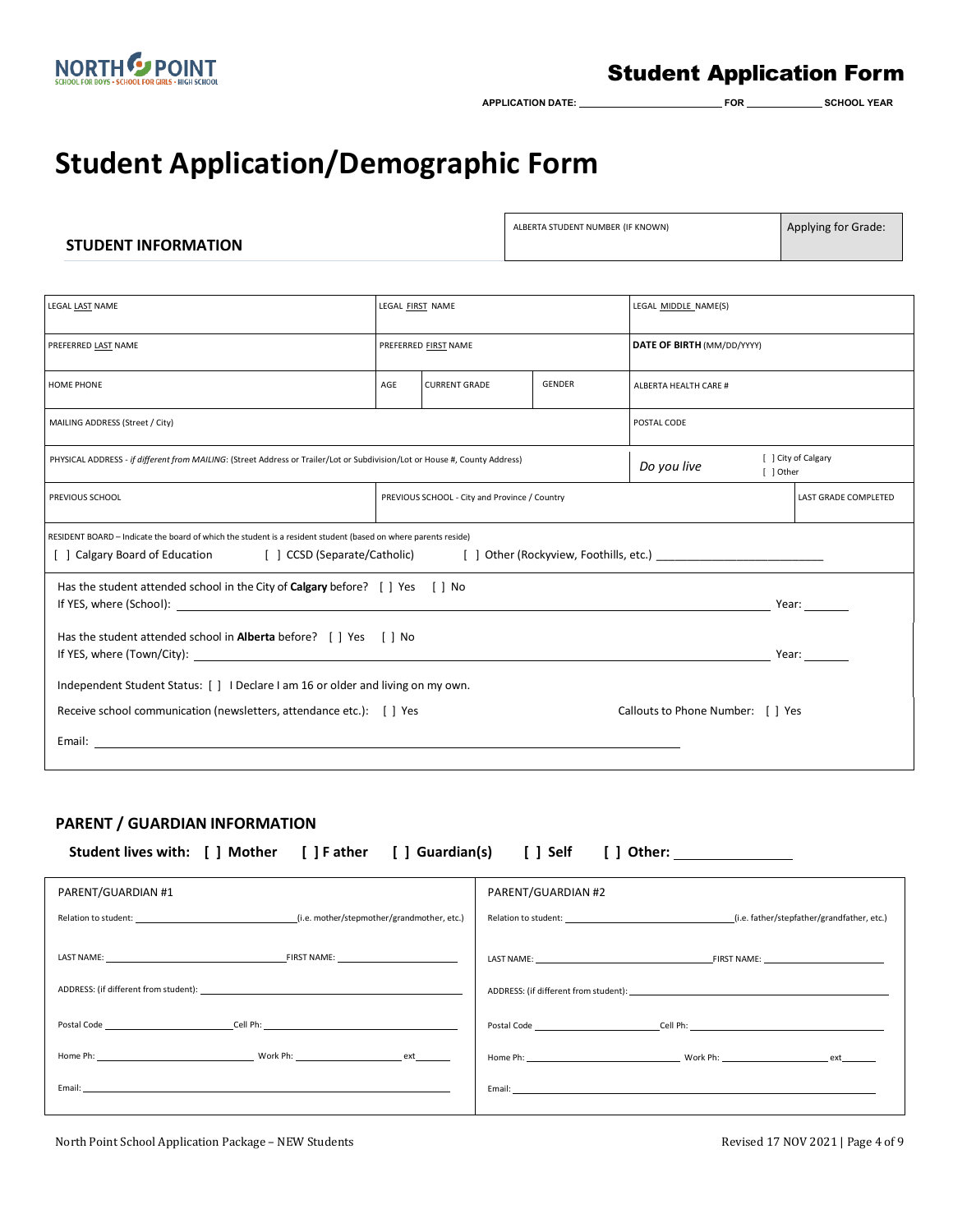

## **Student Application/Demographic Form** *cont'd*

### STUDENT'S CITIZENSHIP STATUS

- [ ] Canadian Citizen (Copy of Birth Certificate or Canadian Passport Required)
- [ ] Permanent Resident (Copy of Birth Certificate & Canadian Permanent Resident Card Required)
- [ ] Temporary Resident (Copy of Birth Certificate & Canadian Immigration Papers / Student Visa Required)
- [ ] Child of Canadian Citizen (Copy of Birth Certificate & Copy of Canadian Parent's Birth Certificate Required)
- [ ] Other (Please explain)

#### ENGLISH AS A SECOND LANGUAGE

Is English the student's first language spoken at home?

[ ] Yes [ ] No

 $\overline{a}$ 

If NO, what is the first language spoken at home:

### **ABORIGINAL SELF-IDENTIFICATION**

| If you wish to declare the student is Aboriginal, please select one:                                                                                                                                                                                                                         |  |  |  |  |  |  |
|----------------------------------------------------------------------------------------------------------------------------------------------------------------------------------------------------------------------------------------------------------------------------------------------|--|--|--|--|--|--|
| [ ] First Nation (non-status)<br>[ ] First Nation (status)<br>1 Métis<br>[ ] Inuit                                                                                                                                                                                                           |  |  |  |  |  |  |
| For further information, please refer to www.education.alberta.ca/system-supports/results-reporting or<br>contact Alberta Education at 780-427-8501.<br>If you have questions regarding the collection of student information by the school, please<br>contact Dave Jackson at 403.744.5214. |  |  |  |  |  |  |

#### **DECLARATION**

I declare that all the information on this form is, to the best of my knowledge, accurate.

I agree to inform the Administration Office at the school, in writing, if any changes to this information should occur.

Signature: Date: Date: Date: Date: Date: Date: Date: Date: Date: Date: Date: Date: Date: Date: Date: Date: Date: Date: Date: Date: Date: Date: Date: Date: Date: Date: Date: Date: Date: Date: Date: Date: Date: Date: Date: D

 $\mathbf{r}$ 

(Parent/Guardian/Independent Student)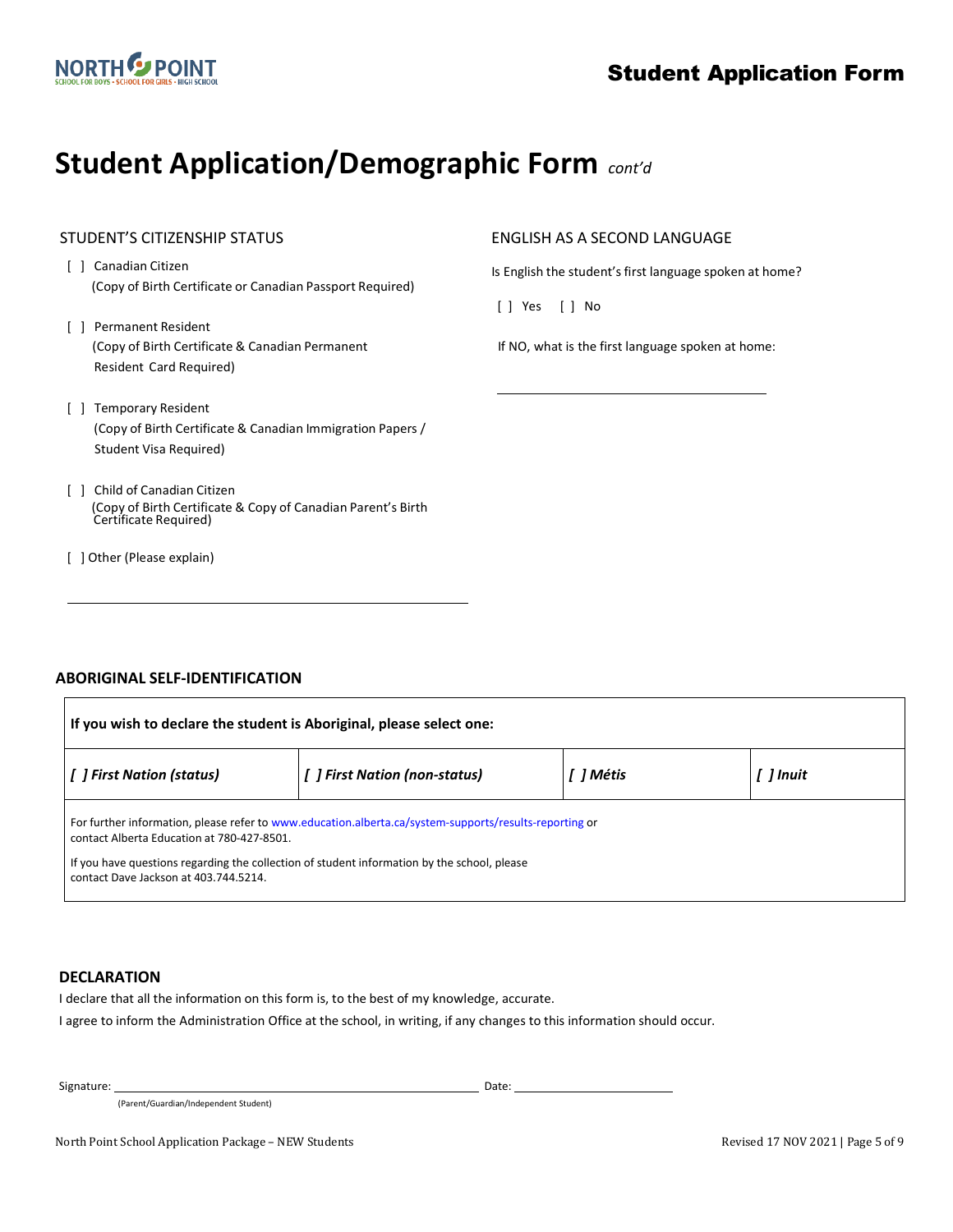L

L

l

L

l

l

L

L

L

L

L

L

L

L

L

L

L

# **Student Personal Statement**<br>(students entering Grades 4-12)

**To be completed in student's own handwriting or printing.**

If you could change one thing about society, what would you change and why would you change it:

Please answer the following question. We are looking for a response that will help us get to know you better as a person.

### **"All of us learn from our failures as well as successes. Describe one of your unsuccessful experiences and explain what you have gained from that experience."**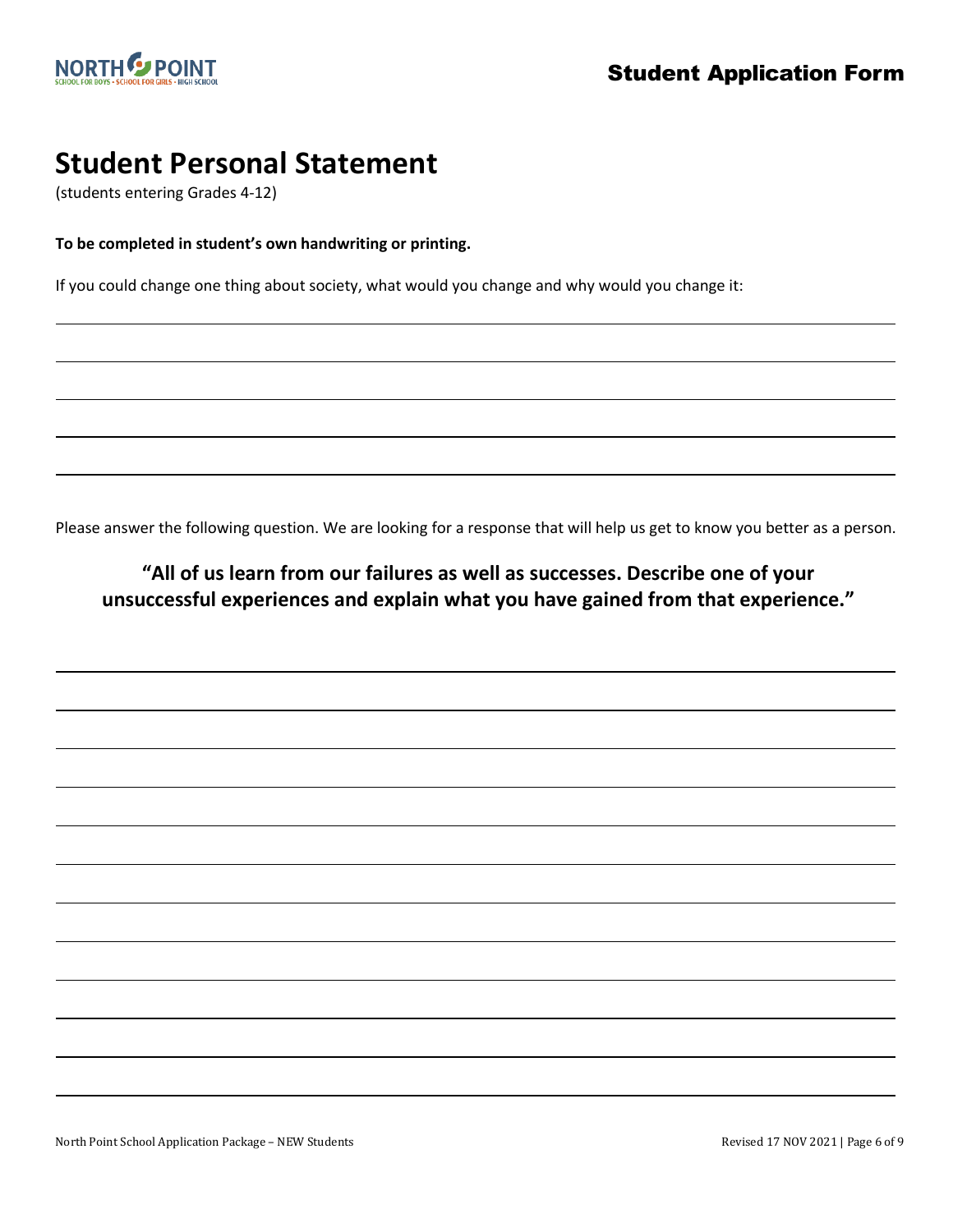

## **Parent Questionnaire**

| 1. As an individual, what are your child's strengths?                                                                                                                |
|----------------------------------------------------------------------------------------------------------------------------------------------------------------------|
| ,我们也不会有什么。""我们的人,我们也不会有什么?""我们的人,我们也不会有什么?""我们的人,我们也不会有什么?""我们的人,我们也不会有什么?""我们的人                                                                                     |
| 2. Comment on your child's current motivation to excel in school.                                                                                                    |
| ,我们也不会有什么。""我们的人,我们也不会有什么?""我们的人,我们也不会有什么?""我们的人,我们也不会有什么?""我们的人,我们也不会有什么?""我们的人<br>3. Have there been any traumatic events in your child's life? Yes $\Box$<br>No ∎ |
| 4. Has your child had extended or frequent absences from school? Yes $\Box$<br>No ⊡                                                                                  |
| 5. Has discipline ever been an issue at school, at home, or in the community? Yes $\Box$ No $\Box$                                                                   |
| 6. Has your child ever been expelled, dismissed, suspended, or placed on probation by any school or community<br>organization? Yes □ No □                            |
| How does your child feel about attending The North Point School and what are their hesitations?<br>7.                                                                |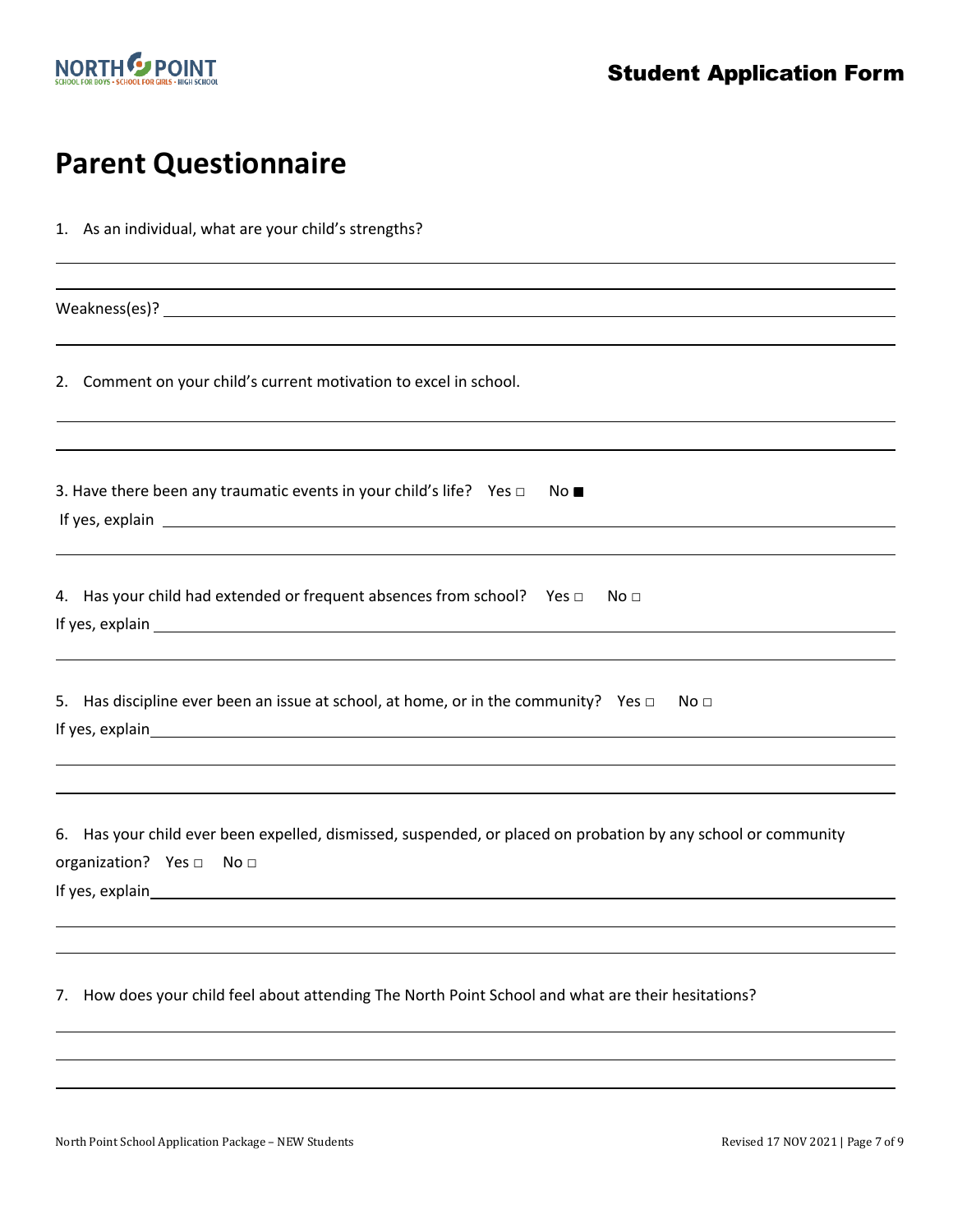

L L l L

l l

L L

l

L L l

L L L

## **Parent Questionnaire** *cont'd*

|  | 8. Why are you considering North Point for your child? |  |
|--|--------------------------------------------------------|--|
|--|--------------------------------------------------------|--|

9. Has your child ever been under the care of a counsellor, psychologist or psychiatrist? Yes □ No □

| Please list name(s) of service provider(s) and duration and frequency of services(s): |
|---------------------------------------------------------------------------------------|
|---------------------------------------------------------------------------------------|

| 10. Has your child been hospitalized? Yes $\Box$ No $\Box$ Name of Facility |  |  |
|-----------------------------------------------------------------------------|--|--|
| Reason(s)                                                                   |  |  |

| 11. Does your child take medications(s)? Yes $\Box$ No $\Box$                                                                                                                                                                  |        |                             |
|--------------------------------------------------------------------------------------------------------------------------------------------------------------------------------------------------------------------------------|--------|-----------------------------|
| Reason(s): example and a series of the series of the series of the series of the series of the series of the series of the series of the series of the series of the series of the series of the series of the series of the s |        |                             |
|                                                                                                                                                                                                                                |        |                             |
|                                                                                                                                                                                                                                |        |                             |
| Name                                                                                                                                                                                                                           | Dosage | <b>Frequency Example 20</b> |

12. Whom may we contact for further information on your child? (as a reference)

13. Please add any additional information that you feel is important for North Point to know.